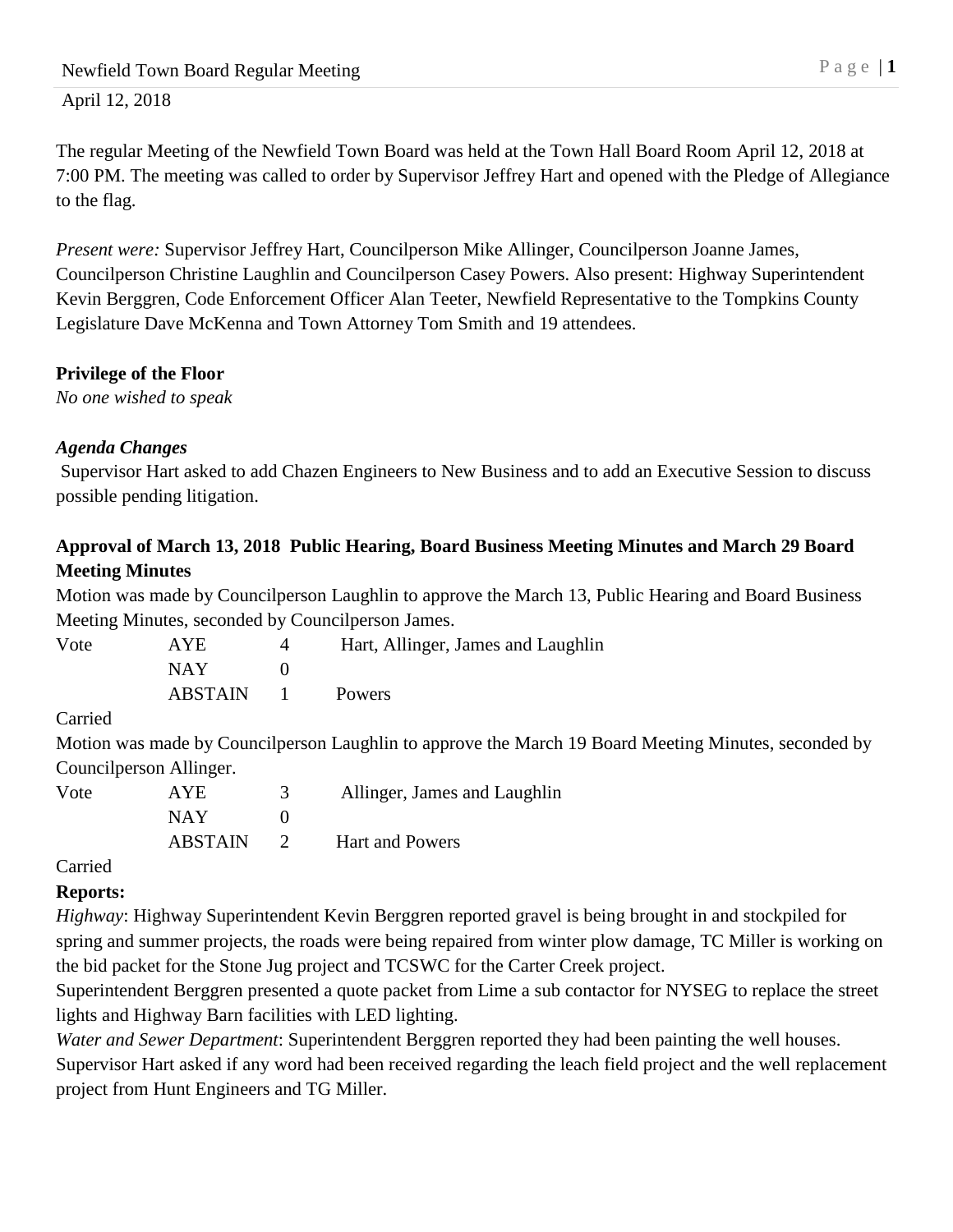*Recreation*: Recreation Director Dustin James was absent. Councilperson Laughlin reported Shannon LaBarge has been hired as the Summer Camp Director. She will begin councilor interviews soon. Summer Camp will be limited to 75 children. Spring sports programs have coaches in place and will begin April  $23^{\text{rd}}$ .

*Code Enforcement:* Code Enforcement Officer Alan Teeter reported he issued 3 permits in March. CEO Teeter also reported he had just completed his annual 24 hours of in service training. He will be attending training on Clean Energy that can be used in conjunction for NYSERTA grants.

*Tompkins County Legislature Report*: Newfield Representative David McKenna stated that the awarded a construction bid for stream stabilization for the Ludlowville Bridge, awarded a contract for electronic records for the health department. The Legislature also passed a resolution banning single use plastic bags in Tompkins County.

*Planning Board*: Planning Board Member Leo Tidd reported the Planning Board had been working on a nuisance law that would include junk, noise and animals and that Site Plan Review application was now on the Website. The Planning Board was presently was working on mapping environmentally sensitive areas. Councilperson James asked for a time frame regarding the nuisance law.

*Hamlet Beautification:* Bill Chernish reported TCAT was ready to deliver the proposed new bus shelter as soon as a location could be agreed upon.

*VanKirk Road Park Committee:* Councilperson Laughlin reported Highway Superintendent Berggren is waiting for information from Hunt Engineers. Angel from TCSWC and Dustin James from TG Miller have offered to help lay out the field elevations and measurements.

*EMS: Michelle* Henry reported on the February presentation of the bike ride and Tompkins County Ride Share, Streets Alive Program and Solar tariff was discussed as well.

*Supervisor*: Supervisor Hart reported he and Highway Superintendent Berggren have met with TG Miller regarding the new well location project. Availability of funding grants is being looked into. Supervisor Hart also reported he was hoping to begin the leach field improvement in August. He also reported meeting with Verizon to upgrade the Town Hall phone system. Supervisor Hart is hoping to have estimates for Town Hall maintenance by May. Highway Superintendent Berggren commented the Highway Department could do the sidewalks at Town Hall.

#### **New Business**

*Court Proclamation -* Councilperson James read the following proclamation:

#### **Proclamation of Thanks to Justice William Chernish**

WHEREAS, William Chernish has brought civic pride to the Town of Newfield through his efforts as Justice in the Newfield Town Court; and

WHEREAS, the Court has become more accessible and convenient for the residents of Newfield with the adoption of flexible hours, an evening court, adoption of partial payment of fines, acceptance of personal checks and credit cards; and,

WHEREAS, the physical improvements made possible in the courtroom though three successful Justice Court Assistance Program Grants along the cooperation of the Tompkins County Department of Probation Service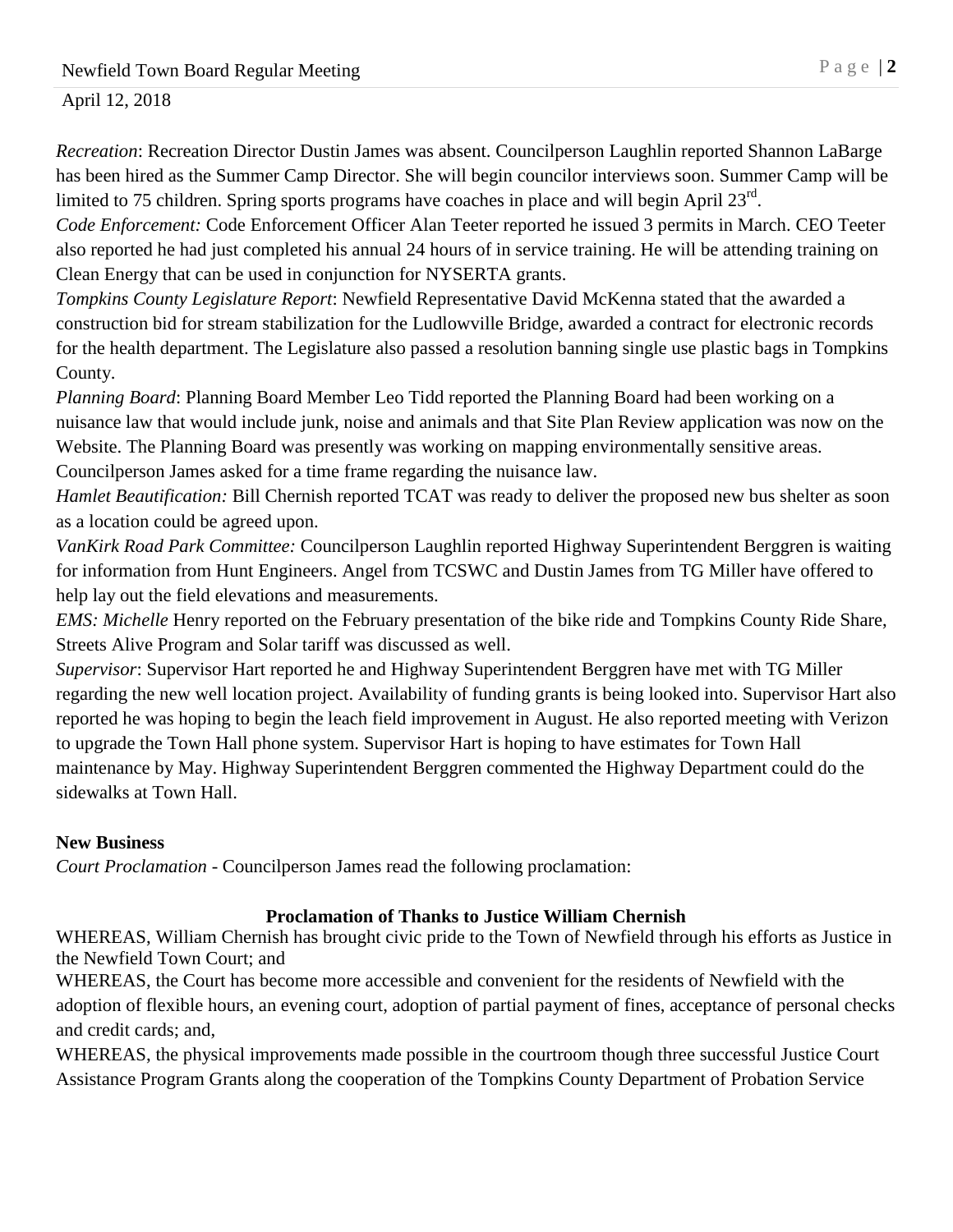Work Alternative Program have resulted in one of the most attractive and workable courtrooms in the County; and,

WHEREAS, the operational efficiencies introduced by Justice Chernish have improved operations in the flow of cases, expedited case handling and reduced the overall court costs. Justice Chernish now handles the caseload previously overseen by two judges; and,

WHEREAS, the Newfield Town Court has been recognized as adapting to necessary changes by utilizing electronic record retention, communications, as well as with working with other county and state entities, THEREFORE BE IT RESOLVED: the Newfield Town Board and residents wish to thank and recognize Justice William Chernish for the many improvements to the Newfield Town Court.

*Angel Hinickle: Tompkins County Soil and Water Conservation -* gave a slide presentation of the I4 Pony Hollow Watershed study; this included the back ground report and stream corridor assessment. Highway Superintendent Berggren recognized how much Angel helps the Town of Newfield.

*Nexamp Update*: John Murphy; Senior VP of Corporate Development updated the construction activities of the community solar project on Millard Hill Road. Mr. Murphy also commented Newfield residents are being offered a 10% savings along with other Tompkins County residents. Councilperson Laughlin asked how many Newfield residents had signed up so far- approximately 30 to date, the system can support 1000 residential customers. Mr. Murphy also stated Nexamp also now owns the 3 LLC's on Millard Hill Rd. Supervisor Hart asked what connection Nexamp has with Delaware River Solar, Mr. Murphy stated other than purchasing the projects from DRS there is no association. It was noted the Town has the decommissioning agreement and escrow funds and the IDA has approved a PILOT agreement. The Town will be responsible to invoice Nexamp for the annual fee scheduled in April of each year for the decommissioning escrow for the next 20 years, as well as providing an annual statement of each account. Councilperson Powers asked how Nexamp was getting the word out; Mr. Murphy replied that Nexamp has been reaching out to local community organizations, mailing directly to residents and also is using trusted third parties. Christopher Perron introduced himself to the Town Board as the Senior VP, EPC. Mr. Perron introduced Nicholas Vamvas, project engineer of record from Chazen Companies to address the Board regarding erosion control and the SWPP. Mr. Vamus reviewed the history of the project regarding previous approvals in its various stages, including the tree and vegetation removal. Tompkins County Soil and Water Conservation have shown concern regarding proposed tree and vegetation removal. Mr. Vamus stated amended plans had been sent to the TC IDA for approval in January 2017, it is unknown if the Town of Newfield received copies of those plans. Supervisor Hart and the Board reviewed the history of the Town and Delaware River Solar regarding the plans, conversations regarding the trees and the ownership of the project with the present representatives from Nexamp. At this time Supervisor Hart and the Town Board are not comfortable approving the SWPP as it is currently presented. Nexamp and Chazen consult with Tompkins County Soil and Water Conservation to revise an acceptable SWPP to the Town for Supervisor Hart's approval.

*Discussion and Action Regarding the Agreement for Expenditures of Highway Monies*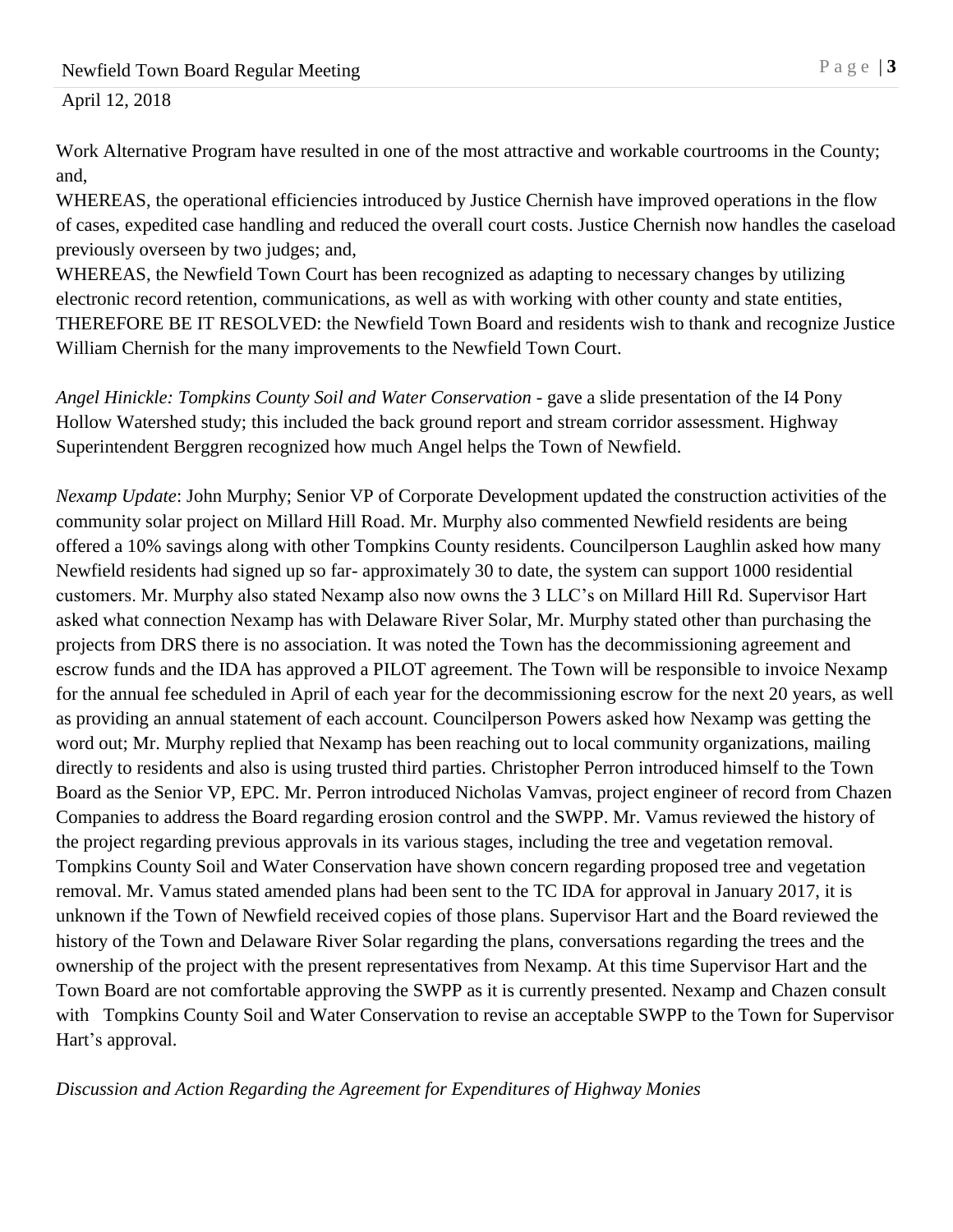Highway Superintendent Berggren reviewed the proposed road repairs: Stone Jug stone arch bridge and creek stabilization, Carter Creek Road Creek bank stabilization and Fishkill Road. Superintendent Berggren is also looking in to grant funds for repairs and replacements to the Chaffee Creek, School House and Jackson Hollow Road bridges.

Motion was made by Councilperson Allinger to approve the expenditures of Highway monies, seconded by Councilperson James.

| Vote                         | AYE        |                | Hart, James, Laughlin, Powers and Allinger                                                                                                                                                                                                                                                   |
|------------------------------|------------|----------------|----------------------------------------------------------------------------------------------------------------------------------------------------------------------------------------------------------------------------------------------------------------------------------------------|
|                              | <b>NAY</b> | $\overline{0}$ |                                                                                                                                                                                                                                                                                              |
| Carried                      |            |                |                                                                                                                                                                                                                                                                                              |
|                              |            |                | Discussion and action regarding Resolution No. 7-2018 Authorization to Fund, accept ROW Acquired by                                                                                                                                                                                          |
| <b>NYSDOT</b>                |            |                |                                                                                                                                                                                                                                                                                              |
| <b>Resolution No. 7-2018</b> |            | Replacement    | Authorization to Fund accept ROW Acquired by NYSDOT and Execute the State<br>Administered Master Agreement for the Right-of-Way Incidentals and Acquisition Phases<br>with the NYSDOT $-$ PIN 375617 $-$ Main Street over West Branch Cayuga Inlet Bridge<br>(BIN 2257740), Town of Newfield |

WHEREAS, a Project to replace the Bridge on Main Street over West Branch Cayuga Inlet, BIN 2257740, P.I.N. 375617, (the Project) in the Town of Newfield, is eligible for funding as a locally-administered project under Title 23 U.S. Code, as amended, that calls for the apportionment of the costs of such program to be borne at the ratio of 80% federal funds and 20% non-federal funds, and

WHEREAS, the Town of Newfield desires to advance the Project by making a commitment of 100% of the non-federal share of the costs of the Right-of-Way Incidentals and Acquisition Phases, now therefore be it

WHEREAS, as part of the property agreement, the NYS DOT will acquire the necessary property ROW for this project and is requesting that the Town of Newfield agrees to accept by Official Order the real property acquired for this project; and

RESOLVED, on recommendation of the Town of Newfield Highway Superintendent, that the Newfield Town Board hereby approves the above-subject Project,

RESOLVED, further, that the Newfield Town Board hereby authorizes the Town Supervisor to pay in the first instance one hundred (100%) percent of the federal and non-federal share of the costs of the Right-of-Way Incidentals and Acquisition Phases for the subject Project or portions thereof,

RESOLVED, further, that the sum of \$12,261.00 is hereby made available, to cover the cost of participation in the Rightof-Way Incidentals and Acquisition Phases of the Project,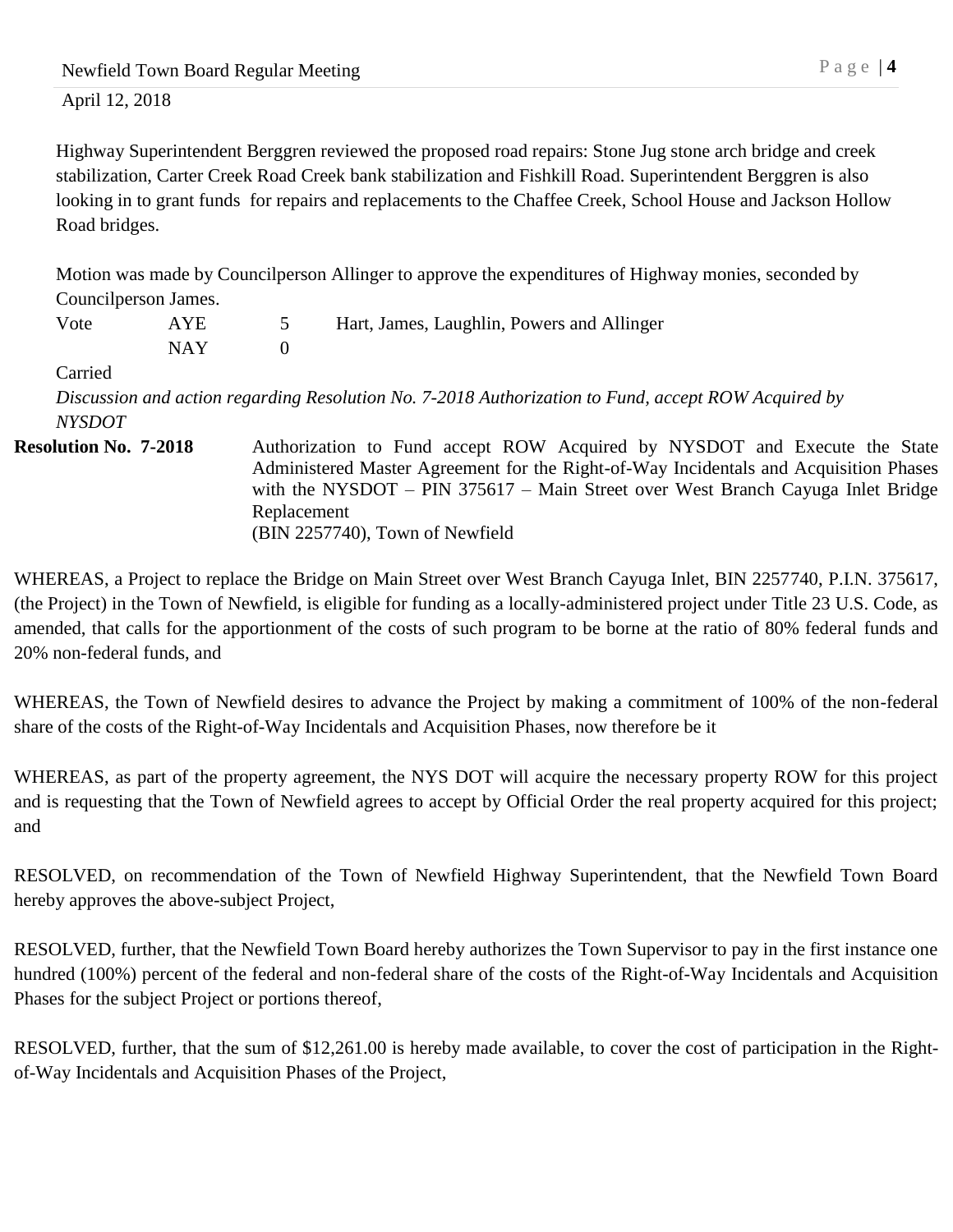RESOLVED, further, that the Town of Newfield will accept from NYSDOT the real property acquired for this project; and

RESOLVED, further, that in the event the full federal and non-federal share costs of the project exceeds the amount appropriated above, the Newfield Town Board shall convene as soon as possible to appropriate said excess amount immediately upon the notification of the New York State Department of Transportation thereof,

RESOLVED, further, that the Town of Newfield Highway Superintendent be and is hereby authorized to execute all necessary Agreements, certifications and reimbursement requests for Federal Aid on behalf of the Town of Newfield with the New York State Department of Transportation in connection with the advancement or approval of the Project and providing for the administration of the Project and the municipality's first instance funding of Project costs and permanent funding the local share of federal-aid and sate-aid eligible Project costs and all Project costs within appropriations therefor that are not so eligible,

RESOLVED, further, that a certified copy of this resolution be filed with the New York State Commissioner of Transportation by attaching it to any necessary Agreement in connection with the Project,

RESOLVED, further, that this resolution shall take effect immediately.

| Motion was made by Council person Laughlin to approve Resolution No. 7-2018 Authorization to Fund, accept |            |              |                                                                                                                                                                                                             |  |  |
|-----------------------------------------------------------------------------------------------------------|------------|--------------|-------------------------------------------------------------------------------------------------------------------------------------------------------------------------------------------------------------|--|--|
| ROW acquired by the NYSDOT, seconded by Councilperson Allinger.                                           |            |              |                                                                                                                                                                                                             |  |  |
| Vote                                                                                                      | AYE        | 5            | Hart, James, Laughlin, Powers and Allinger                                                                                                                                                                  |  |  |
|                                                                                                           | <b>NAY</b> | $\mathbf{0}$ |                                                                                                                                                                                                             |  |  |
| Carried                                                                                                   |            |              |                                                                                                                                                                                                             |  |  |
|                                                                                                           |            |              | Discussion and action regarding Resolution No. 8-2018 to Authorization to execute and Fund the State Local                                                                                                  |  |  |
| Agreement                                                                                                 |            |              |                                                                                                                                                                                                             |  |  |
| <b>Resolution No. 8-2018</b>                                                                              |            | Replacement  | Authorization to Execute and Fund the State Local Agreement Supplemental Agreement #1<br>with the NYSDOT – PIN 375617 – Main Street over West Branch Cayuga Inlet Bridge<br>(BIN 2257740), Town of Newfield |  |  |

WHEREAS, a Project to replace the Bridge on Main Street over West Branch Cayuga Inlet, BIN 2257740, P.I.N. 375617, (the Project) in the Town of Newfield, is eligible for funding as a locally-administered project under Title 23 U.S. Code, as amended, that calls for the apportionment of the costs of such program to be borne at the ratio of 80% federal funds and 20% non-federal funds, and

WHEREAS, the Town of Newfield desires to advance the Project by making a commitment of 100% of the non-federal share of the costs of Scoping, Design (Phases I-VI) and ROW Incidentals, now therefore be it

RESOLVED, on recommendation of the Town of Newfield Highway Superintendent, that the Newfield Town Board hereby approves the above-subject Project,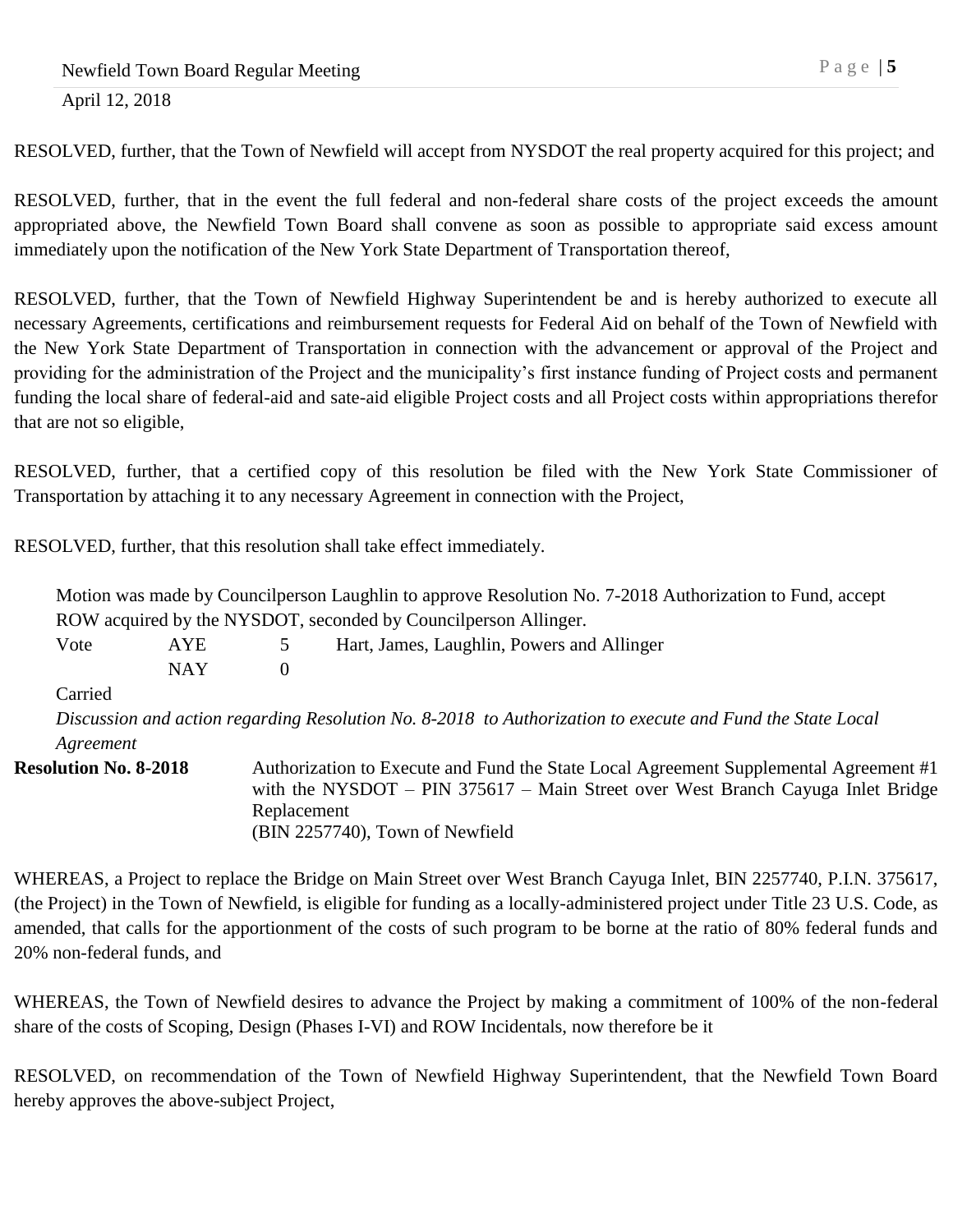RESOLVED, further, that the Newfield Town Board hereby authorizes the Town Supervisor to pay in the first instance one hundred (100%) percent of the federal and non-federal share of the costs of Scoping, Design (Phases I-VI) and ROW Incidental work for the subject Project or portions thereof,

RESOLVED, further, that the sum of \$162,500.00 is hereby made available, to cover the cost of participation in all of the Design and ROW phases of the Project,

RESOLVED, further, that in the event the full federal and non-federal share costs of the project exceeds the amount appropriated above, the Newfield Town Board shall convene as soon as possible to appropriate said excess amount immediately upon the notification of the New York State Department of Transportation thereof,

RESOLVED, further, that the Town of Newfield Highway Superintendent be and is hereby authorized to execute all necessary Agreements, certifications and reimbursement requests for Federal Aid on behalf of the Town of Newfield with the New York State Department of Transportation in connection with the advancement or approval of the Project and providing for the administration of the Project and the municipality's first instance funding of Project costs and permanent funding the local share of federal-aid and sate-aid eligible Project costs and all Project costs within appropriations therefor that are not so eligible,

RESOLVED, further, that a certified copy of this resolution be filed with the New York State Commissioner of Transportation by attaching it to any necessary Agreement in connection with the Project,

RESOLVED, further, that this resolution shall take effect immediately.

| Motion was made by Councilperson Powers to approve Resolution No. 7-2018 Authorization to Fund, execute |         |            |               |                                            |  |
|---------------------------------------------------------------------------------------------------------|---------|------------|---------------|--------------------------------------------|--|
| and Fund the State Local Agreement, seconded by Council person Laughlin.                                |         |            |               |                                            |  |
|                                                                                                         | Vote    | AYE        | $\mathcal{D}$ | Hart, James, Laughlin, Powers and Allinger |  |
|                                                                                                         |         | <b>NAY</b> |               |                                            |  |
|                                                                                                         | Carried |            |               |                                            |  |

# **Old Business**

*Discussion and Action Regarding the Signing of the Decommissioning Agreement for Millard Hill LLC 4 and Millard Hill LLC 5*

Motion was offered by Councilperson Powers authorizing Supervisor Hart to sign decommissioning agreement for Millard LLC 4 and Millard LLC 5, seconded by Councilperson James.

| Vote | AYE   | Hart, James, Laughlin, Powers and Allinger |
|------|-------|--------------------------------------------|
|      | NAY 1 |                                            |
|      |       |                                            |

Carried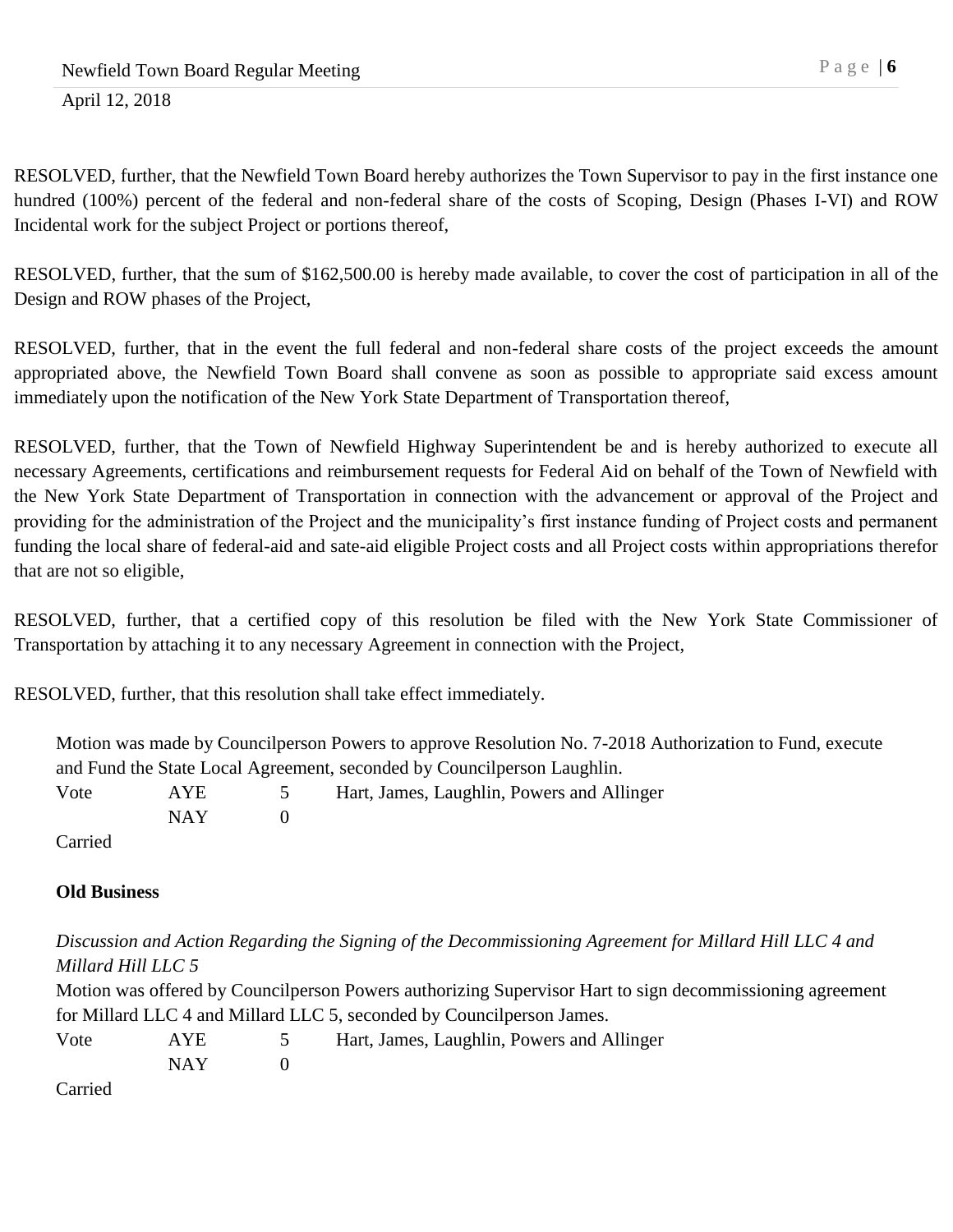#### *Discussion regarding the Food Scrap Recycling*

Motion was offered by Councilperson James to convene a Public Hearing May 10, 2018 at 7:00 PM for public comment regarding proposed Local Law No. 2 for of the year 2018, seconded by Councilperson Powers. Proposed Local Law No. 2 for the year 2018 reads as follows:

## **Local Law No. 2 for the year 2018**

### BE IT ENACTED BY THE TOWN BOARD OF THE TOWN OF NEWFIELD AS FOLLOWS:

Section 1.0

Title, Statutory Authorization and Purpose

#### 1.1.1 TITLE

This local law shall be known as the "First Amendment to the Solid Waste Management Facilities Law of the Town of Newfield."

1.1.2 STATUTORY Authorization

The Municipal Home Rule Law and Sections 130 and 136 of the Town Law

1.1.3 PURPOSE

It is the purpose of this local law to promote the health, safety and general welfare of the residents of the Town of Newfield by permitting municipally sponsored food scrap recycling within the Town of Newfield.

#### Section 2.0

- 2.1 Section VI of Local Law 1 for the Year 2015 the Solid Waste Management Facilities Law of the Town of Newfield, is hereby amended to add a new subsection (4) that shall read:
	- "(4) Any food scrap recycling program that is sponsored by the Town of Newfield or the County of Tompkins."

Section 3.0

## Savings Clause and Effective Date

- 3.1 If any section, paragraph, subdivision or provision of this local law shall be adjudged invalid or held unconstitutional, the same shall not affect the validity of this local law as a whole or any part or provision thereof other than the part so decided to be invalid or unconstitutional.
- 3.2 This law shall take effect upon its filing with the Secretary of State in accordance with Section 27 of the Municipal Home Rule Law.

#### *Discussion of the DASNY Grant*

Attorney Smith provided the opinion counsel and Supervisor Hart has signed the documents to be returned.

## **Approval of the Payment of the April 2018 Bills**

Motion was made by Councilperson Allinger to approve the payments, seconded by Councilperson Laughlin. The Board authorized the payments of the following amounts: